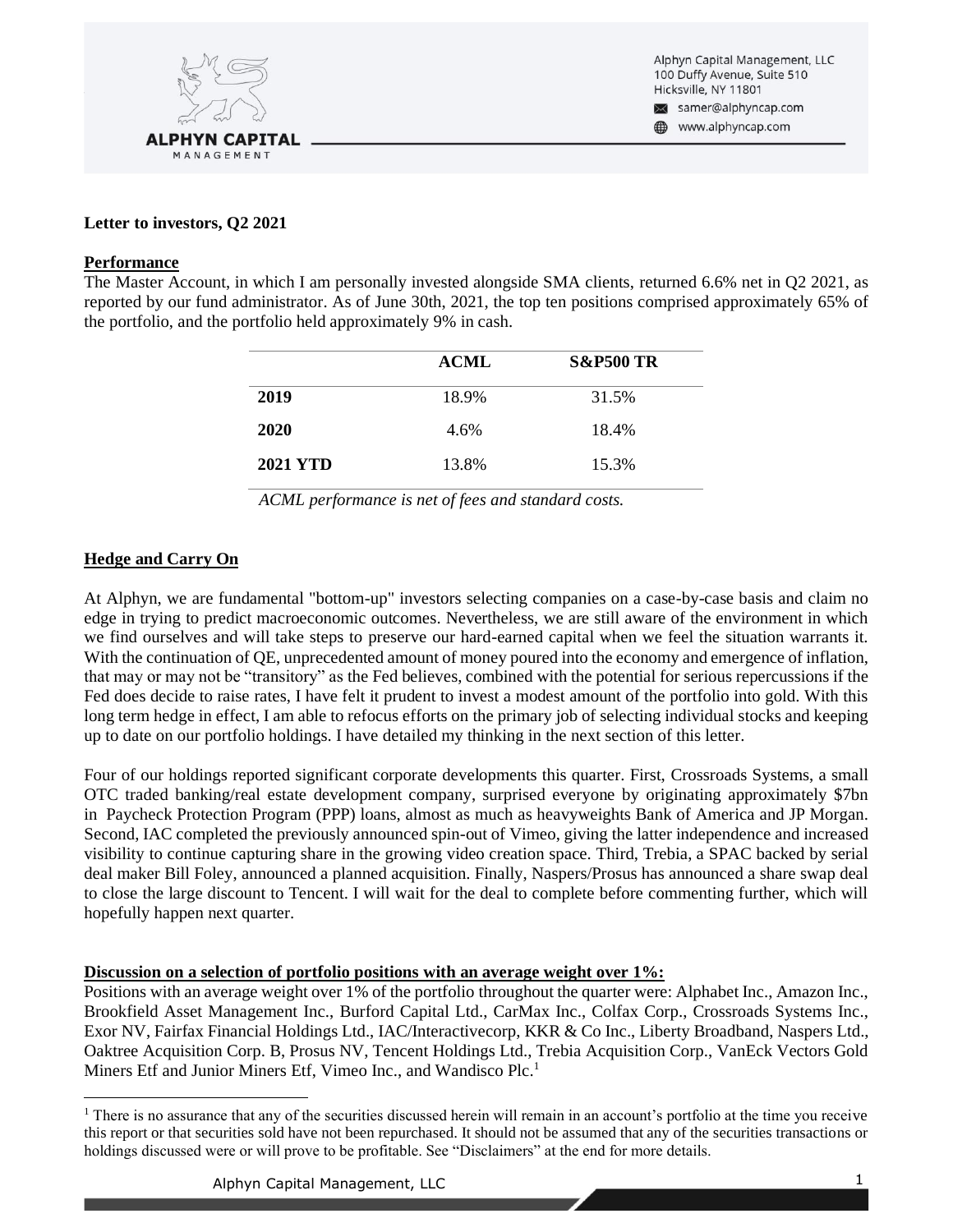# **Crossroads Systems – trim in master account / new position in some managed accounts**

Crossroads Systems provides a one-stop home buying service to underserved Hispanic clients in Texas through its subsidiary Capital Plus Financial. Crossroads buys and rehabs homes for approximately \$127k and then sells them for an average price of \$150k, earning 18% margins. It also provides mortgage financing, making a further 5% spread on the loans.

Crossroads is deeply embedded in its local communities. Its marketing team comprises local community members who generate significant awareness of and demand for its homes with minimal use of agents. Its loan officers are trained to verify credentials and incomes of first-time buyers with no credit history and handhold them through the process, resulting in a successful and minimally stressful experience. As a result, Crossroads enjoys a solid reputation and a low level of loan delinquencies (1% vs. 1.7% for the national average). In addition, in the unusual event of a default, Crossroads can repossess and turn around a home in 60-90 days, further mitigating risk.

As you know, I like companies with "synthetic leverage" that utilize cheap sources of external capital to generate high returns. Crossroads is notable for several reasons. Firstly, Crossroads was originally a defunct patent litigation firm with \$132m of net operating loss carryforwards (NOLs) when it acquired its operating subsidiary Capital Plus Financial for approximately \$40m in 2017. Crossroad's Chairman Robert Alpert is a successful financier with a record of using NOL shells to purchase profitable companies and offset future taxable income. Mr. Alpert's companies include P10 Holdings, Inc. (OTCPink: PIOE), and Elah (OTC; ELLH), both of which have performed strongly over the last year (we do not own the shares).

Second, Capital Plus Financial is a Certified Community Development Financial Institution (CDFI). CDFIs emerged out of the Community Reinvestment Act (CRA) of 1977, which mandated that banks help meet the needs of borrowers in all segments of their communities, including low- and moderate-income neighborhoods. Many local and regional banks do not have the skill set or resources to serve these customers and choose to satisfy their CRA requirements by outsourcing a part of their loan book to CDFIs. Capital Plus, in turn, can secure long-term, lowcost funds (costing approximately 5%) with which to originate 30-year mortgages (earning  $\sim$ 10%).

Third, Crossroads has been trying to buy Rice Bankshares, a small community bank with four branches, pending regulatory clearance for the last two years. Should the deal close, Crossroads will use Rice's bank deposits to reduce its financing costs by approximately 3% (from 5-6% currently), which would result in a significant accretion to profit margins. CEO Eric Donnelly has had a long career in banking with deep roots in the Hispanic community. He will use Rice's capital and operating base to expand the type of loans offered beyond mortgages for rehabbed homes. The total addressable market for banking products aimed at the Hispanic community is very large. In Texas alone, there are approximately 2.5m Hispanic households, compared to Crossroads' portfolio of one thousand loans.

In April 2021, much to the market's surprise, Capital Plus Financial (Crossroads' subsidiary) was listed on the SBA website with approximately \$6 billion in PPP loan originations.<sup>2</sup> While the company had announced in January a partnership with a fintech firm called Blueacorn to provide PPP loans, by March, Crossroads had only originated \$65m in loans. Crossroads later confirmed its blowout numbers in its quarterly results, released on June 13th. It earned \$464m in gross origination fees and \$150m in operating profits for the quarter ending April 30th due to PPP loans and guided to \$1.1bn in gross proceeds for the entire program.

In May, reports emerged of significant delays with loan approvals and funding, as did rumors that Blueacorn would switch partners (which they eventually did, but this did not impact loans already processed). As a result, I decided it was prudent to take some risk off the table, so I trimmed some of the position in the master portfolio.

I run separately managed accounts, and while the vast majority of portfolios are synced to the "master portfolio" (which is a live account funded with my own money), regulations mandate that I take into account each client's

<sup>2</sup> https://www.sba.gov/funding-programs/loans/covid-19-relief-options/paycheck-protection-program/ppp-data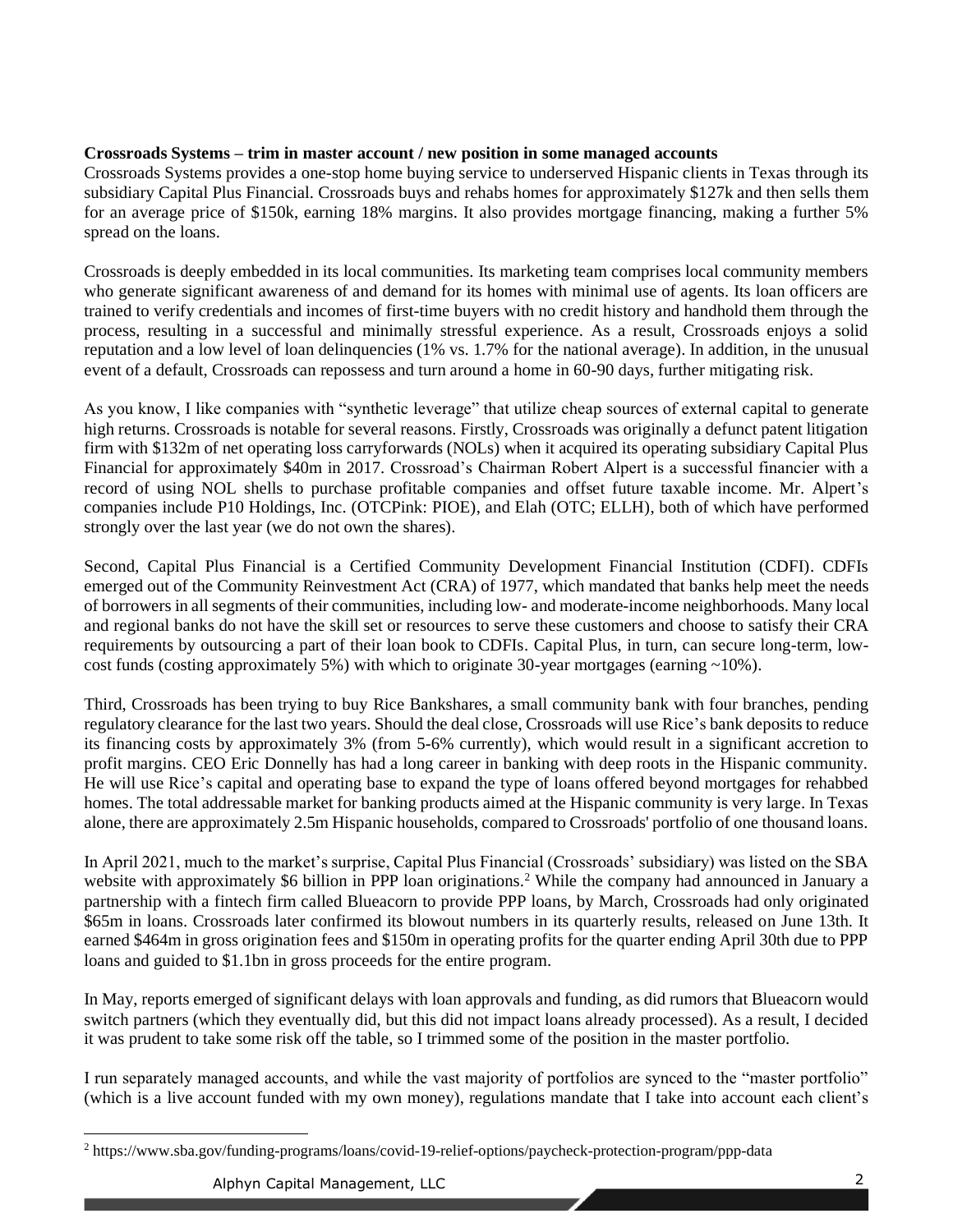individual situation (including risk tolerance). As Crossroads is an OTC traded microcap, I had not put all clients into the stock. However, given the significantly positive change in the company's situation, I used a dip in the share price following quarterly results to accumulate shares for clients in the mid-\$40's. I believe this provides a reasonable margin of safety to the current NAV of \$56/share: \$48/share<sup>3</sup> in after tax cash from the one-time PPP plus \$8/share<sup>4</sup> for the existing operating business. This is before any value is attributed to the purchase of Rice, which could add at least \$12/share in value,<sup>5</sup> or the enhanced growth opportunities now available to the management team. I believe management can double the value of the firm over time as they put cash to work.

The main concern with Crossroads is that it is an illiquid OTC traded micro-cap, and high insider ownership of 66% exacerbates this illiquidity. While management upgraded the listing from the OTCQB "Venture Market" to the OTCQX "Best Market" in January (which allowed for better financial disclosure and reporting), a full up-listing would have voided the NOLs. As the PPP profits have now used up all the NOLs, this is no longer an issue.

Our Crossroads investment is a good example of the optionality provided by aligned and capable management teams, as they find ways to capitalize on opportunities, such as with the PPP loans. Moreover, it is a reminder that timing stock movements is hard. The master portfolio was invested in this company for over two years with minimal movement. Often the best we can do is to position for success, monitor, and wait. As investors we do ourselves a service by judging performance over longer time horizons.

## **Vimeo- new position**

Clients will notice a new ticker, VMEO, on your brokerage statements following its spin-out from IAC. I profiled IAC's companies, including Vimeo, in some detail last year. The pandemic accelerated the use of video by both enterprises and small businesses, and I believe this will continue given the high engagement that video generates. The most recent numbers bear this out: May revenues rose 42% from a year earlier while subscriber base and average revenue per user increased 18%. With its comprehensive set of tools to make video creation more accessible, Vimeo has a great opportunity to capture a share of this growth. It further benefits from an attractive customer acquisition funnel – 65% of Fortune 500 enterprises have at least one self-serve Vimeo subscription (with ARPU<sup>6</sup> of \$250). The company is building out its sales team to help upsell these into enterprise accounts (with ARPU of \$12,000). Finally, by buying IAC shares ahead of the spin, we received a long-term, high-growth SAAS "call option" at a much more palatable valuation than the current 20x price-to-sales. Historically, it has been very rewarding to hold onto IAC spins.

IAC's largest remaining holding is ANGI Inc., which operates in the fragmented \$500bn home services market. The opportunity ahead of ANGI is significant, though not straightforward. Traditionally, ANGI has run a listing marketplace business where Service Providers (e.g., plumbers) pay ANGI a fee to be introduced to prospective customers, a suboptimal experience for both sides. Once a connection is made, homeowners have to field calls from 3-5 Service Providers pitching for the business. The process is not much better than searching on google and then comparing offers often from a technical disadvantage (am I paying a fair price?). Meanwhile, Service Providers dislike the fact they lose 3-out-of-4 opportunities having already paid a listing fee. As a result, ANGI has always been more successful in aggregating demand than supply, with many unanswered service requests.

This could improve significantly over the next few years as IAC doubles down on its Fixed Price offering. IAC first introduced Fixed Price following its acquisition of Handy in 2018 and has spent the last two years testing and expanding the number of services it can offer. In recent months IAC has promoted Handy's founder Oisin Hanrahan to CEO and re-hired Handy's former CFO to the same role at ANGI. Under Fixed Price, homeowners order a job

<sup>3</sup> Taking management's guidance of \$1.1bn in total gross proceeds and apply a 30% operating margin after fees (which was their fee split in the reported quarterly numbers), apply a 25% tax rate after using up their \$120m in NOLs = \$290m in aftertax cash. Divide by 6m shares  $=$  ~\$48/share

<sup>4</sup> Crossroad's approximate share price before PPP news was around \$8. With an annual EPS of approximately \$0.65, it traded for a quite reasonable P/E ratio of  $\sim$ 12x

 $5$  Rice has approx. \$300m in assets, Crossroads CEO estimates a 2.5% ROA. On approx. 6m shares out that equals \$1.25 in incremental EPS. Multiply by a  $10x P/E = at least $12.5/s$  hard in incremental value

<sup>6</sup> Average Revenue Per User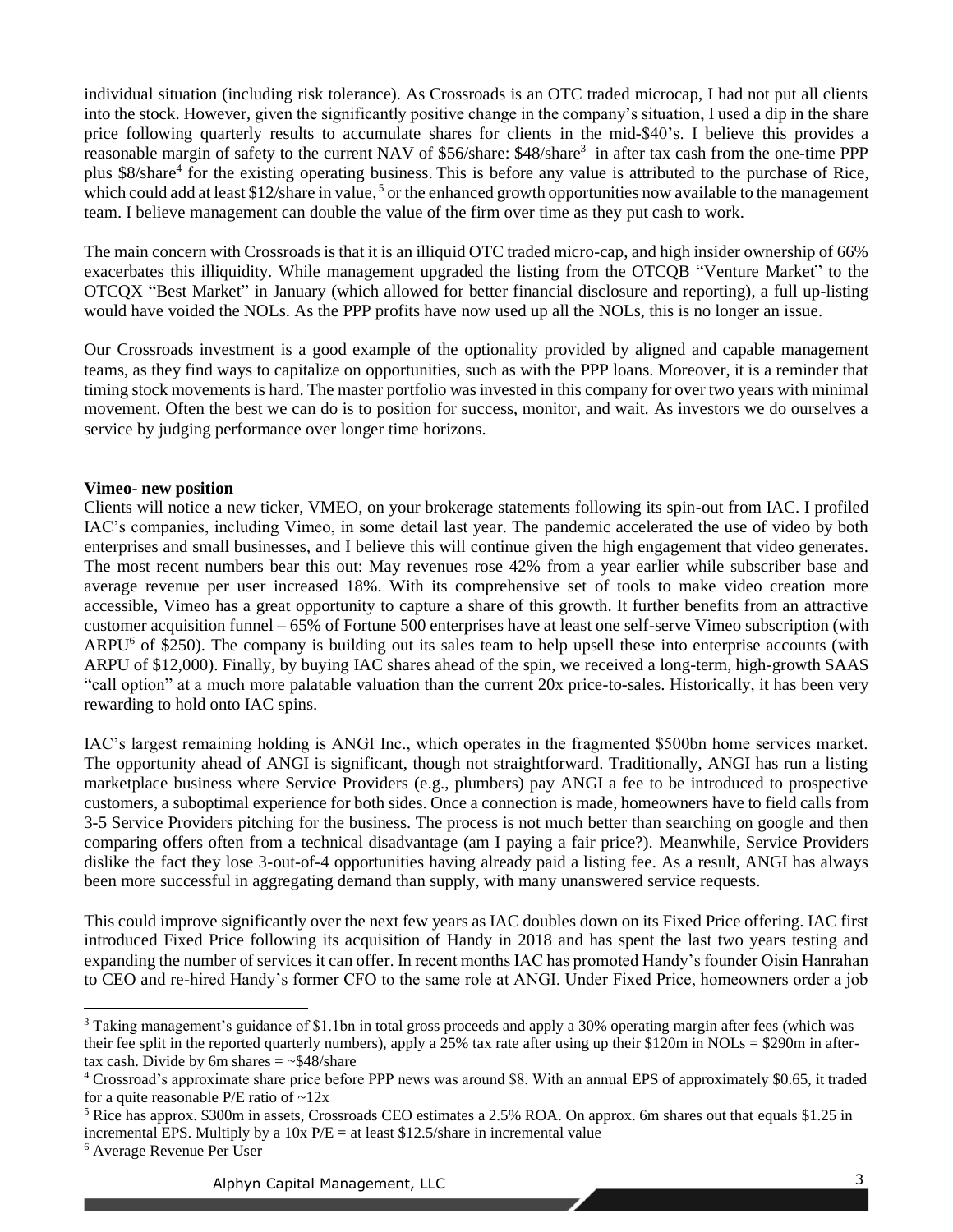with the tap of a button, much like ordering an Uber, and a vetted Service Provider shows up to do the work. No more phone calls, comparing offers, or negotiating. Fixed Price connects Service Providers directly to jobs and ANGI takes a small commission. The difference is significant from the Service Provider's viewpoint as they really value receiving a guaranteed job rather than paying for a lead and then pitching homeowners. As a point of reference, Front Door, a smaller ANGI competitor, has approximately 3,000 preferred service providers to whom it provides a guaranteed volume of work. The process works so well that Front Door often accounts for 40% of their business and receives discounts of up to 50% on regular prices.

Unlike ordering an Uber, home services span a wide range of activities, and ANGI will have its work cut out to develop the complex systems to price out projects while allowing for differences in local markets. While success is by no means guaranteed, ANGI's opportunity is significant, and it has the scale and leadership to make it work. Finally, I like having exposure to ANGI's opportunity via parent company IAC, which gives us additional economic interests in MGM and further optionality with a handful of earlier-stage businesses and approximately \$3bn in cash.

# **Trebia Acquisition Corp – update**

On June 29th, Trebia announced an agreement to acquire System1, a digital advertising platform that is profitable on a GAAP basis, for \$1.4bn, to a resounding snore by the market. For now, at least, the SPAC market seems genuinely dead. The risk to our capital is minimal given the cash NAV supporting the price, at least until the redemption date. Helpfully, Bill Foley has also agreed to a \$200m backstop to the transaction against potential investor redemptions. This gives us time to assess the deal further and see if the market warms up to the transaction.

# **Gold miner ETFs – new positions**

As mentioned in my introduction, we find ourselves in unusual times. QE has continued unabated since 2008. The Fed's balance sheet stands at \$8tr, and it currently buys \$120bn a month in treasury and mortgage bonds. Furthermore, the federal deficit is \$3tr, equivalent to 15% of GDP, on the high end of its historical range. While proponents of Modern Monetary Theory believe this is no cause for concern, MMT remains unproven.

Bill Dudley, former president of Federal Reserve Bank of New York from 2009 to 2018, wrote the following in a Bloomberg Opinion piece last year. "By reducing the supply of safe assets and increasing the amount of deposits that the private sector must hold, the Fed generates a demand by the private sector for more risky assets. The result is a rise in financial-asset valuations and an easing of financial conditions. The Fed's asset purchases change the mix of assets available to be held by private investors and this influences asset valuations."<sup>7</sup> There has indeed been an increase in valuations and "risk seeking," such as the increase in margin loans,<sup>8</sup> the performance of "growth," and the recent valuations of multi-million dollar Non-Fungible Tokens (NFTs). Moreover, the expansion of the money supply, if not accompanied by a corresponding increase in output, also has the unfortunate long-term effect of devaluing the currency.

Since the mid-1990s, the Federal Open Market Committee (FOMC) has had an annual inflation target of 2%. This was viewed as the best compromise to serve its dual purposes of maintaining price stability and maximum employment. But with meager rates of inflation persisting (at least in official CPI numbers), the FOMC announced that it would allow short-run inflation moderately exceeding 2% for some time to achieve inflation that averages 2% over the long run. In May of this year, the US Bureau of Labor Statistics reported the all-items CPI index increased 5% before seasonal adjustment,  $9$  the largest 12-month increase since 2008 and higher than expected, even when accounting for the "base effect" (i.e., comparing to abnormally low figures for 2020 from lockdowns).

While the Fed believes these inflationary pressures are only transient, there is a real risk that a combination of unprecedented fiscal spending, monetary stimulus, pent up consumer demand, and supply-side frictions might cause inflation to blow past the Fed's inflation estimates, while they find that the steps required to control inflation have

<sup>7</sup> https://www.federalreserve.gov/monetarypolicy/files/FOMC\_LongerRunGoals.pdf

<sup>8</sup> FINRA margin debt was \$862bn in May 2021, up 56% year-on-year

<sup>9</sup> https://www.bls.gov/news.release/pdf/cpi.pdf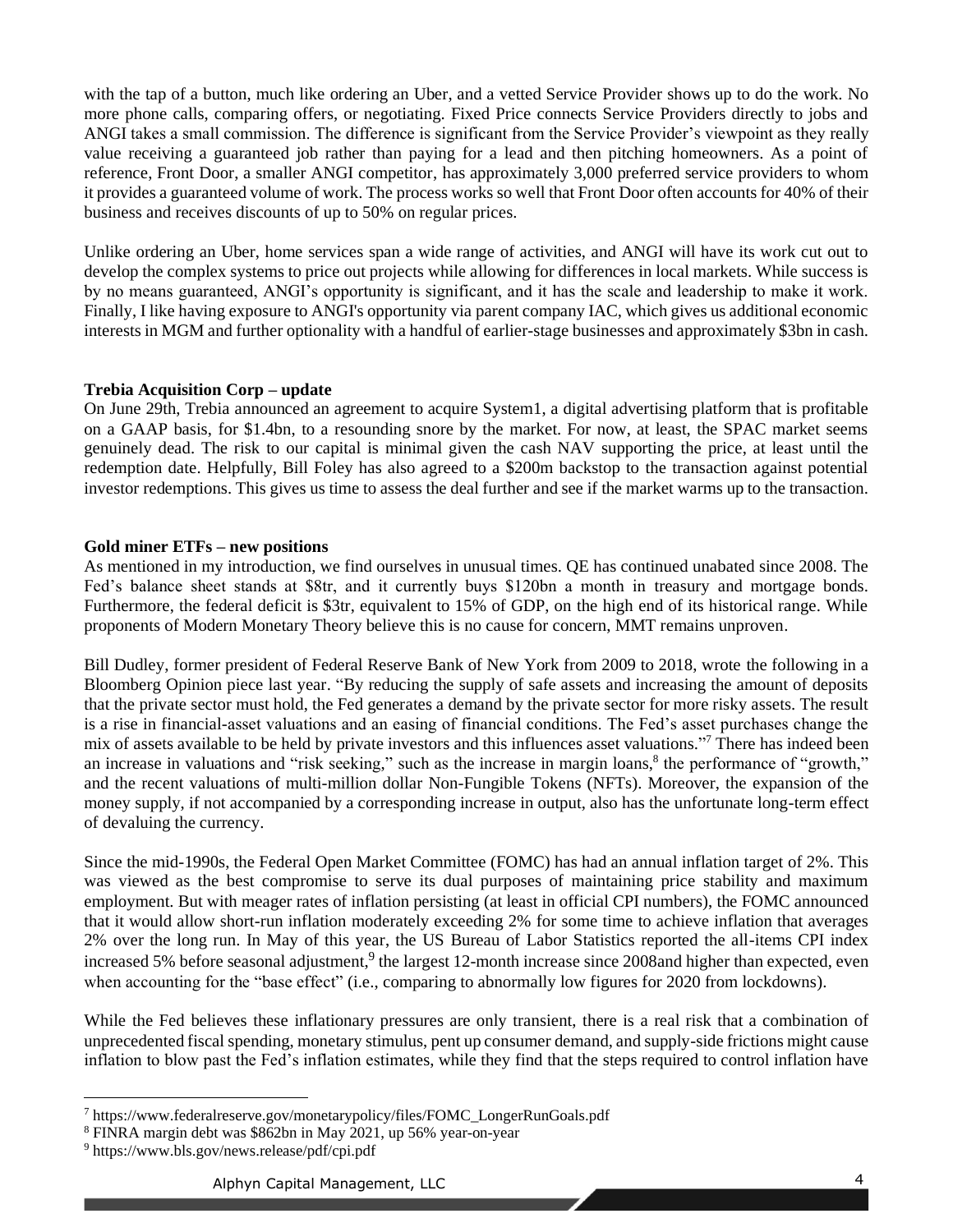unpalatable consequences. Moreover, the Fed's change in stance positions it "behind the curve," or slower to react, should inflation become an issue, further exacerbating any risk.

On the one hand, very large amounts of money are being pumped into the system as a reaction to the pandemic, with \$12tr in the last 13 months alone.<sup>10</sup> Households now have \$2.6tr in excess savings, equivalent to 12% of US GDP (globally, the numbers are \$5.4tr, equal to 6% of global GDP,<sup>11</sup> which can drive up consumer spending, which makes up 70% of the US economy, as we emerge from COVID lockdowns. In addition, the government's potential \$1.2tr in infrastructure spending, equivalent to 6% of GDP, and the President's proposed \$6tr 2022 budget proposal will only increase the amount of money and the demand for goods and services.

On the other hand, there are significant supply constraints. For example, the Institute of Supply Management released a report in May, stating "record-long lead times, wide-scale shortages of critical basic materials, rising commodities prices and difficulties in transporting products are continuing to affect all segments of the manufacturing economy. Worker absenteeism, short-term shutdowns due to part shortages, and difficulties in filling open positions continue to be issues that limit manufacturing-growth potential."<sup>12</sup> While many of these effects are likely to be indeed transitory, some may not.

Supply-demand imbalances can lead to inflation, from the cost of raw materials to wages. For example, the Dow Jones Commodity index is up approximately 60% over the last 12 months. With their margins squeezed due to increased supply and labor costs, many companies from Coca-Cola to JM Smucker, to Procter & Gamble, to 3M announced the intention to raise prices over the next year. While companies such as Chipotle, McDonalds, and Amazon are increasing minimum wages, a Morgan Stanley report found that labor shortages and wage inflation has been more concentrated in middle- and high-wage industries like manufacturing, government, wholesale trade, and construction.<sup>13</sup> Wage increases are not easily reversed. Taken collectively, this type of action can increase the cost of living for more extended periods.

I do not claim to have an answer but have felt it prudent to gain some exposure to gold, which could be prudent under several scenarios. If inflation is transitory, we might expect the Fed to continue with QE. Under this scenario, our gold hedge may be unnecessary for some time, but equities, the focus of our portfolio, should continue to do well. However, as the money supply continues to expand, it becomes harder to ignore the potential for long-term devaluation of the currency. Gold's role as a long-term store of value is useful in this scenario. If inflation proves particularly resistant, the Fed has in the past hinted at considering yield curve control,<sup>14</sup> and gold does very well during such times. If inflation becomes an issue, the Fed may have difficulty containing it through interest rate hikes without serious unintended consequences given financial asset valuations and high debt levels. The US has \$85tr of debt. Say, a 2% increase in interest rates, to bring them into line with historical averages, would increase interest expenses by \$1.7tr, equal to approximately 8% of GDP and 50% of total US tax revenue. Therefore, despite the Fed's signal in June that it might increase in rates in 2023 and eventually taper the bond-buying program, it is difficult to see how the Fed could raise rates significantly without damaging the economy or financial assets. In this case, gold's safe-haven characteristics would be helpful.<sup>15</sup>

I chose the mining ETFs as our indirect gold vehicle, as the miners are companies that generate cash flows and have a better chance of produce a "yield" even if the price of gold does not move. Over the past few years, miners have collectively cleaned up their balance sheets, de-risking them overall. While commodities, in general, have increased 60% over the last five years, and gold 30%, the miners have been near flat. However, given the operating leverage inherent in the mining businesses, a further significant increase in the price of gold will increase the miners' revenues by more than the costs to extract the gold, resulting in expanded profit margins and faster share price appreciation. Finally, a good mid-teens percentage of the GDX ETF coprises companies such as FNV, WPM, OR, and SAND. These are gold royalty companies which, for an upfront investment to finance the startup of a mine, are

<sup>&</sup>lt;sup>10</sup> Cornerstone Research

<sup>11</sup> https://www.cnn.com/2021/04/19/business/consumer-saving-spending-boom/index.html

<sup>12</sup> https://www.ismworld.org/supply-management-news-and-reports/reports/ism-report-on-business/pmi/may/

<sup>13</sup> https://qz.com/2027852/which-us-workers-benefit-most-from-the-labor-shortage/

<sup>&</sup>lt;sup>14</sup> https://www.federalreserve.gov/monetarypolicy/fomcminutes20200610.htm

<sup>15</sup> http://aswathdamodaran.blogspot.com/2021/05/inflation-and-investing-false-alarm-or.html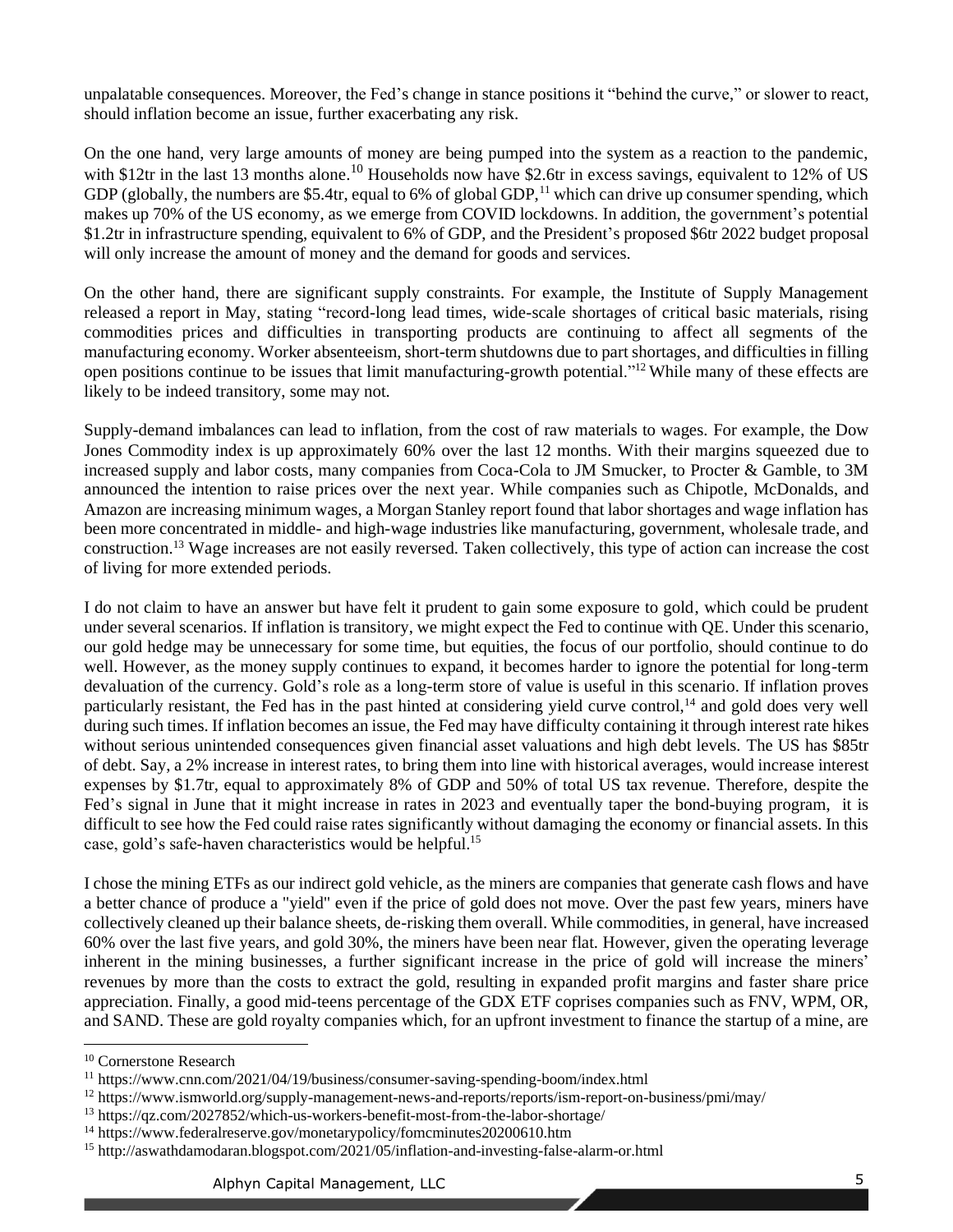given the right to a percentage of gold production or revenue with no, or minimal operating cost exposure. These business models generate high margins and recurring revenues with minimal operating risks.

Samer Hakoura Alphyn Capital Management, LLC July 2021